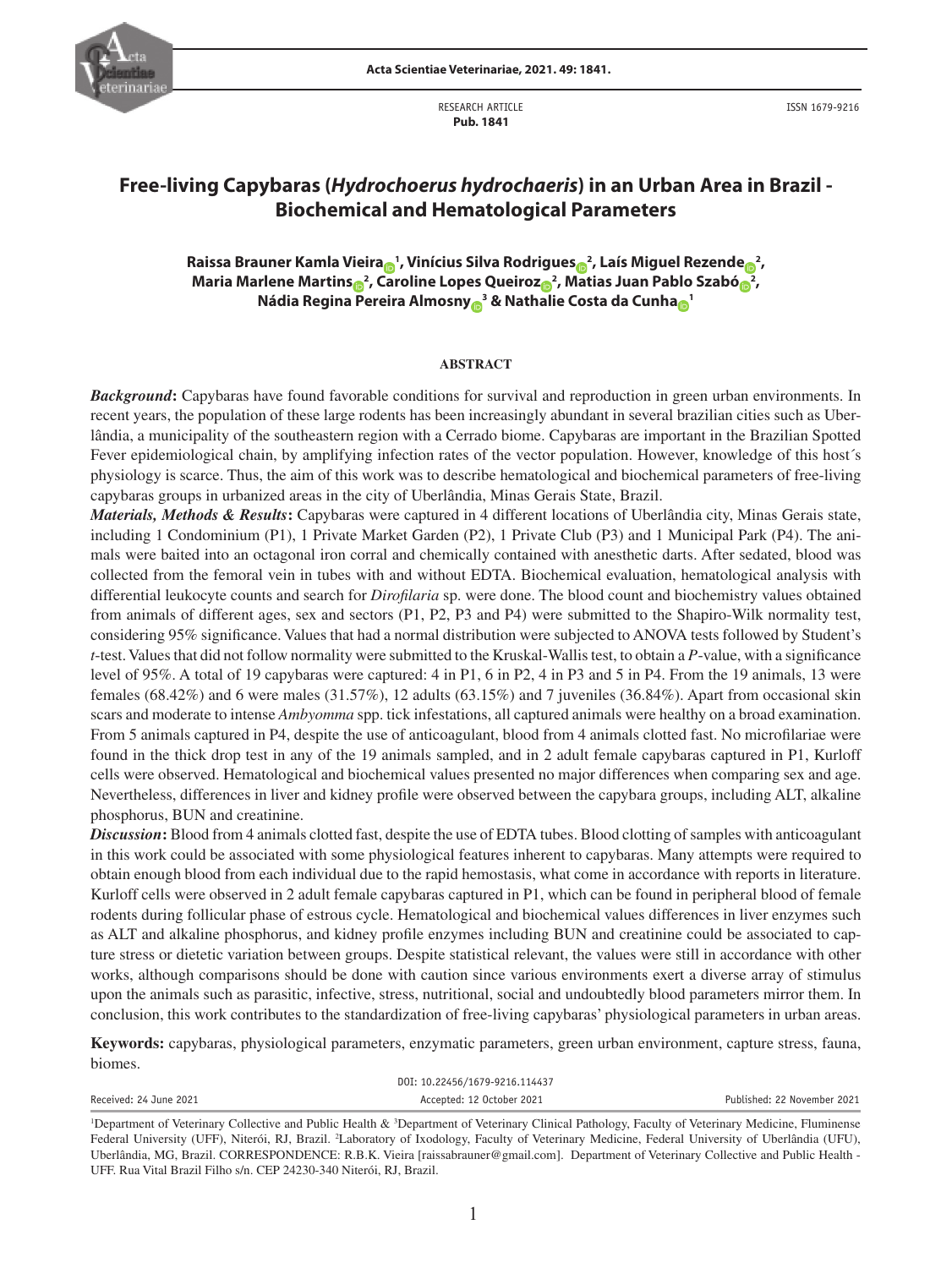### **INTRODUCTION**

Alteration of natural biomes by agriculture and urbanization, also alters animal populations [2]. The original fauna is replaced by animal species that best adapt to the new landscape. In this context, the capybara (*Hydrochoerus hydrochaeris*) considered the largest rodent in the world, with feeding plasticity adapted well to human modified landscapes [6]. It is also associated with the transmission of the zoonotic agent *Rickettsia rickettsii*, a highly lethal bacteria that causes Brazilian Spotted Fever. This disease is transmitted to humans by the tick *Amblyomma sculptum* previously infected by capybaras, one of its primary host species [11].

The capybara is semi-aquatic and needs water to mate, thermoregulate and for protection against predators [1]. Thus, green anthropized areas with water may provide adequate environment for it [13]. The city of Uberlândia, in the Cerrado biome, and the second in population size in Minas Gerais (MG) state, witnessed an increase in the population of capybaras and large groups are seen in municipal parks, townhouses and riparian vegetation by the Uberabinha River [15,16,17]. In the anthropized environment, the availability and abundance of resources reflects on their body condition. Such areas tend to offer greater availability of food [2] and, changes in enzymatic parameters can occur in animals under different climatic and resources conditions [18].

The objective of this work is to determine hematological and biochemical parameters of 4 different groups of capybaras in the city of Uberlândia-MG, contributing to the knowledge about the parameters of these anthropized rodents within diverse environment.

## **MATERIALS AND METHODS**

#### *Study locations*

The study was conducted from December 2018 until July 2020 in 4 different locations within the urban area Uberlândia, Minas Gerais. This city is in the Mesoregion of the Triângulo Mineiro / Alto Paranaíba southeastern Brazil, with approximately 700,000 inhabitants and, so far, not considered endemic for spotted fever. It is inserted within the Cerrado biome and has a tropical climate with mild winter and a hot and rainy summer [10,17]. Diet of the animals varied according to the place where they lived, ranging from grasses, vegetables, dry corn and *Panicum* and *Pennisetum* grass. Coordinates, characteristics of the location and available food are described in Table 1.

## *Method of capturing and collecting material*

Capybaras were baited with corn and sugar cane, into an octagonal iron corral (walls with  $1.50 \text{ m}^2$ ) each) with a guillotine door. Animal access was monitored by a camera trap<sup>1</sup>. Baiting period varied according to each location, on average 2 months. Captured animals were chemically contained with anesthetic darts containing 3.0 mg/kg of xylazine  $2\%$ <sup>2</sup> and 10 mg/kg of cetamine 10%2 , with the weight estimated by their size, according to IBAMA [9].

With animals under anesthesia, a mean of 23 mL of blood was collected by puncture of the femoral vein in VHS tubes without and with EDTA anticoagulant. Except for cubs due to anesthetic risk, all captured animals were included in the research, regardless of sex or age. Fur from the dorsal cervical region of captured capybara was cut to avoid double sampling if captured again (approximately 20 cm length), and long-term marking with a small perforation in the ears. After full recovery from anesthesia capybaras were released at the same site of capture.

#### *Sample processing*

Blood samples were submitted to biochemical and hematological analysis performed at the Veterinary Clinical Pathology Laboratory, on ChemWell3 multichannel automatic analyzer equipment and on a pocH automatic analyzer -100iV Diff<sup>4</sup>, respectively. Differential leukocyte counts were performed on blood smears stained by the May-Grünwald-Giemsa method, taking into account the presence of heterophils in capybaras blood [8]. A thick drop test was also performed to detect microfilariae under an optical microscope.

#### *Evaluation of parameters*

 The following biochemical parameters were evaluated: Albumin (g/dL), Triglycerides (mg/dL), Total Proteins (g/dL), Calcium (mg/dL), Phosphorus (mg/ dL), Cholesterol (mg/dL), Aspartate Aminotransferase (AST U/L), Gamma Glutamyl Transferase (GGT U/L), Alkaline Phosphatase (FA - U/L), Alanine Aminotransferase (ALT - U/L), BUN (mg/dL), Creatinine (mg/dL).

The hematological parameters evaluated were Leukocytes  $(x10^3)$ , Red blood cells (RBC  $10^6/\text{mm}^3$ ),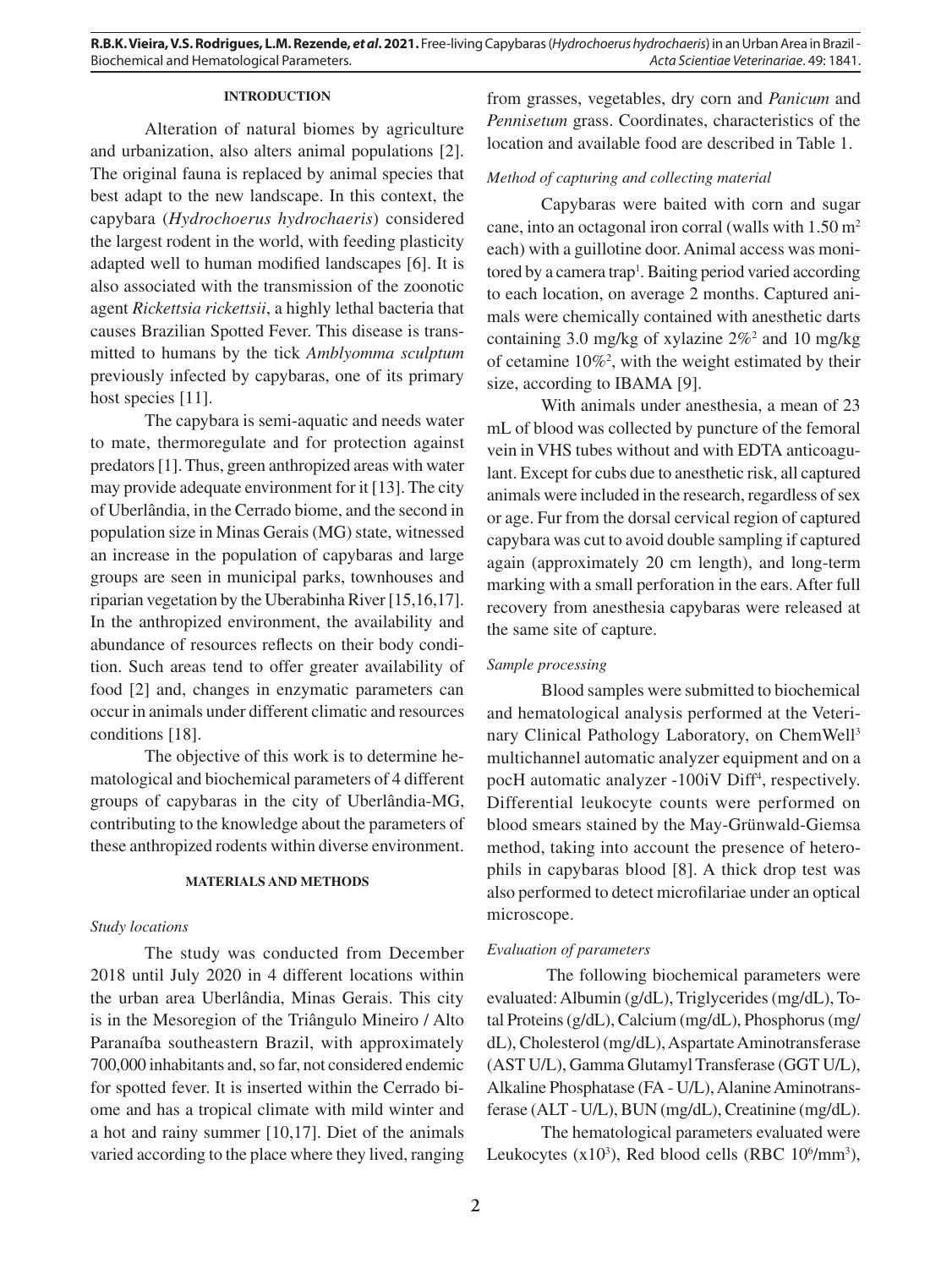Hemoglobin (HGB g/dL), Hematocrit (HCT%), Mean Corpuscular Volume (MCV fL), Mean Cell Hemoglobin (MCH pg), Mean Corpuscular Hemoglobin Concentration (MCHC  $g/dL$ ) and platelets  $(x10<sup>3</sup>)$ .

## *Statistical analysis*

The blood count and biochemistry values obtained from animals of different ages, sex and sectors (P1, P2, P3 and P4) were submitted to the Shapiro-Wilk normality test, considering 95% significance. Values that had a normal distribution were subjected to ANOVA tests followed by Student's t-test. Values that did not follow normality were submitted to the Kruskal-Wallis test, to obtain a *P*-value, with a significance level of 95%. The tests were performed using the BioEstat program5 .

**Table 1.** Capybara capture location and its environment, city of Uberlândia-MG.

| Location                                             | Environment                                                                                                                                                                                                | Capybaras sampled                                                         |
|------------------------------------------------------|------------------------------------------------------------------------------------------------------------------------------------------------------------------------------------------------------------|---------------------------------------------------------------------------|
| Condominium - P1<br>(18°53'12"S48°21'08"W)           | Fenced horizontal residential condominium, with a dam,<br>surrounded by grass which served as food for capybaras.                                                                                          | 3 adult females, 1 juvenile female.                                       |
| Private Market Garden - P2<br>(18°56'33"S48°17'10"W) | Vegetable plantation close to affluent of the Uberabinha River, a<br>wetland. Animals were fed by local vegetation, grass and vegetable<br>planting.                                                       | 2 adult females, 2 juvenile females,<br>1 adult male and 1 juvenile male. |
| Private Social Club - P3<br>(18°56°06"S48°17'34"W)   | Private sport and social club by the Uberabinha River, with<br>remnants of natural vegetation, bamboo, and grassy areas. Animals<br>were fed by local vegetation in and outside the Club.                  | 3 adult males and 1 adult female.                                         |
| Municipal Park - P4<br>(18°56'22"S48°14'19"W)        | Fenced Park located in an urban area, Presence of small dam, non-<br>native Cerrado trees and hydrophytes, and garbage (clothes and<br>furniture); food provided by the residents and workers of the park. | 2 adult females, 2 juvenile females,<br>1 juvenile male.                  |

#### **RESULTS**

A total of 19 capybaras were captured: 4 in P1, 6 in P2, 4 in P3 and 5 in P4. From the 19 animals, 13 were females (68.42%) and 6 were males (31.57%), 12 adults (63.15%) and 7 juveniles (36.84%). Apart from occasional skin scars and moderate to intense *Ambyomma* spp. tick infestations, all captured animals were healthy on a broad examination. From 5 animals captured in P4, despite the use of anticoagulant, blood from 4 animals clotted fast and were inappropriate for blood analysis and therefore statistical evaluation of some parameters. No microfilariae were found in the thick drop test in any of the 19 animals sampled. In 2 adult female capybaras captured in P1, Kurloff cells were observed. Blood with anticoagulant from another individual from the same capture site presented a clot after venipuncture, despite the normal platelet counts.

Comparison of the hematological and biochemical parameters according to gender and age did not reveal major significant differences, except for platelets and basophil counts between males and females (Table 2), and phosphorus levels between adults and juveniles (Table 3).

Comparisons of the hematological parameters among the capybara groups from three collection sites revealed significant differences of MCHC between animals captured in P1 and P2 (Table 4).

Circulating monocyte numbers differed significantly between capybaras from P2 and P3 (Table 5) and the remaining blood parameters were similar among the 3 groups of capybaras.

Biochemical parameters from blood revealed several significant differences among capybaras from different capture sites (albumin, ALT, FA, BUN and creatinine) (Table 6).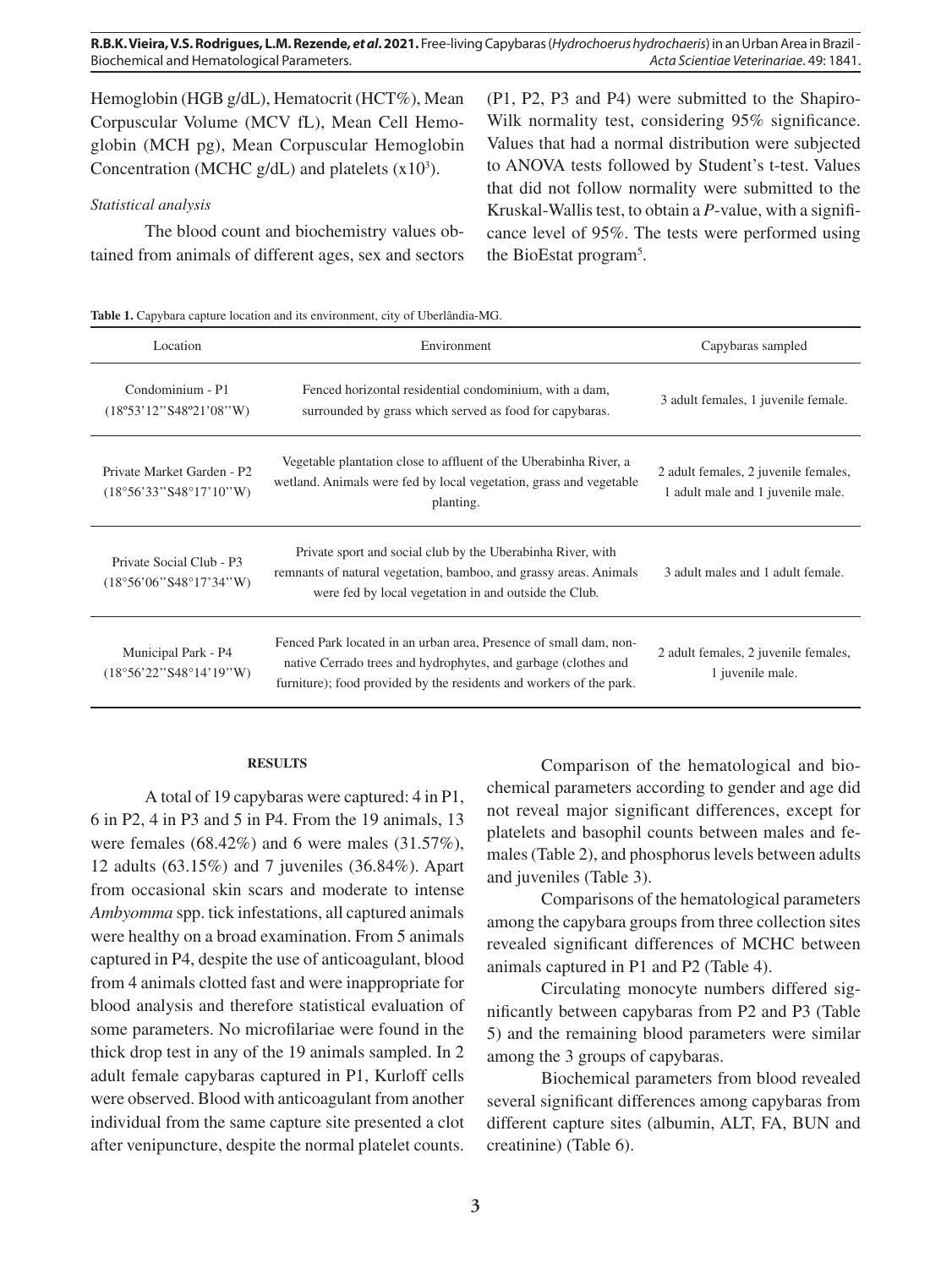| Table 2. Mean, standard deviation and amplitude of comparative hematological parameters between male and female capybaras (Hydrochoerus hydro- |
|------------------------------------------------------------------------------------------------------------------------------------------------|
| <i>chaeris</i> ) and between young and adults in the city of Uberlândia-MG.                                                                    |

| Parameter                 | Sex                          |                             | Age               |                   |  |
|---------------------------|------------------------------|-----------------------------|-------------------|-------------------|--|
|                           | Females                      | Males                       | Adults            | Juveniles         |  |
| RBC $(x10^6/\text{mm}^3)$ | $2.90 \pm 0.22$              | $2.88 \pm 0.3$              | $2.92 \pm 0.25$   | $2.92 \pm 0.23$   |  |
|                           | $(2.72 - 3.14)$              | $(2.5-3.49)$                | $(2.63 - 3.49)$   | $(3.3 - 2.97)$    |  |
| HGB $(g\%)$               | $12.89 \pm 0.94$             | $12.72 \pm 1.71$            | $12.95 \pm 1$     | $12.82 \pm 0.96$  |  |
|                           | $(12.2 - 14.2)$              | $(11-14.8)$                 | $(12-14.8)$       | $(11-13.9)$       |  |
| $HCT(\%)$                 | $38.2 \pm 2.14$              | $38.47 \pm 3.26$            | $38.55 \pm 2.61$  | $38.22 \pm 2.28$  |  |
|                           | $(36.7 - 40.5)$              | $(33-43.8)$                 | $(36.4 - 43.8)$   | $(33-38.9)$       |  |
| MCV(fL)                   | $124.54 \pm 24.53$           | $122.8 \pm 30.83$           | $125.08 \pm 24.4$ | $122.56 \pm 26$   |  |
|                           | $(124.6 - 139.2)$            | $(41.8-132)$                | $(41.8 - 140.7)$  | $(117.9 - 134.7)$ |  |
| MCH(pg)                   | $44.37 \pm 1.78$             | $44.26 \pm 1.83$            | $44.4 \pm 1.75$   | $43.84 \pm 1.24$  |  |
|                           | $(42.4 - 47.3)$              | $(41.9 - 45.6)$             | $(41.9 - 47.9)$   | $(42.1 - 44.3)$   |  |
| MCHC (g/dL)               | $33.73 \pm 1.35$             | $33.06 \pm 1$               | $33.6 \pm 1.23$   | $33.53 \pm 1.31$  |  |
|                           | $(31.4 - 35.8)$              | $(33.2 - 34.4)$             | $(31.4 - 35.8)$   | $(32-33.3)$       |  |
| Platelets $(x10^3)$       | $85.78 \pm 55.12^{\circ}$    | $63.88 \pm 31.36^b$         | $78.5 \pm 49.28$  | $75 \pm 44.66$    |  |
|                           | $(42-213)$                   | $(22-70)$                   | $(24-213)$        | $(22-172)$        |  |
| Leucocytes $(x10^3)$      | $7.47 \pm 1.64$              | $7.96 \pm 1.71$             | $7.68 \pm 1.76$   | $7.48 \pm 1.78$   |  |
|                           | $(4-10.3)$                   | $(8.1-9.9)$                 | $(4.8-9.9)$       | $(4-10.3)$        |  |
| Heterophils $(\%)$        | $46.35 \pm 10.35$            | $45.5 \pm 7.76$             | $45.21 \pm 9.7$   | $46 \pm 112$      |  |
|                           | $(22-55)$                    | $(36-57)$                   | $(36-57)$         | $(22-59)$         |  |
| Eosinophils $(\%)$        | $14.5 \pm 3.91$              | $14.5 \pm 4.3$              | $14.78 \pm 3.78$  | $14.33 \pm 4.18$  |  |
|                           | $(8-20)$                     | $(9-21)$                    | $(8-17)$          | $(11-21)$         |  |
| Basophils $(\%)$          | $0.63 \pm 0.61$ <sup>a</sup> | $0.66 \pm 0.7$ <sup>b</sup> | $1 \pm 0.6$       | $0.83 \pm 0.57$   |  |
|                           | $(0-1)$                      | $(1-2)$                     | $(0-2)$           | $(0-1)$           |  |
| Monocytes $(\% )$         | $3.21 \pm 1.85$              | $3.5 \pm 2.3$               | $3.42 \pm 2.17$   | $3 \pm 1.85$      |  |
|                           | $(2-5)$                      | $(1-7)$                     | $(1-7)$           | $(0-4)$           |  |
| Lymphocytes $(\% )$       | $34.85 \pm 10.84$            | $35.2 \pm 9.29$             | $35.5 \pm 10.91$  | $35.58 \pm 12$    |  |
|                           | $(25-59)$                    | $(19-45)$                   | $(19-45)$         | $(25-59)$         |  |

Different letters on the line indicate that there is a statistical difference, with a 95% significance level.

| Table 3. Mean and standard deviation of comparative biochemical parameters between male and female capybaras (Hydrochoerus hydrochaeris) and |  |  |  |
|----------------------------------------------------------------------------------------------------------------------------------------------|--|--|--|
| between young and adults in the city of Uberlândia-MG.                                                                                       |  |  |  |

|                            | Mean $\pm$ SD       |                    |                        | $Mean \pm SD$      |  |  |
|----------------------------|---------------------|--------------------|------------------------|--------------------|--|--|
| Parameter                  | Females             | Males              | Adults                 | Juveniles          |  |  |
| Albumin $(g/dL)$           | $1.90 \pm 0.3$      | $1.90 \pm 0.3$     | $1.87 \pm 0.32$        | $1.89 \pm 0.3$     |  |  |
|                            | $(1.37 - 2.55)$     | $(1.5-2.3)$        | $(1.37 - 2.55)$        | $(1.56 - 2.06)$    |  |  |
| Total Proteins (g/dL)      | $5.63 \pm 0.58$     | $5.82 \pm 0.61$    | $5.75 \pm 0.55$        | $5.61 \pm 0.59$    |  |  |
|                            | $(4.92 - 6.79)$     | $(5.06-6.89)$      | $(4.96-6.89)$          | $(4.92 - 5.88)$    |  |  |
| Creatinine (mg/dL)         | $1.01 \pm 0.25$     | $0.93 \pm 0.2$     | $1 \pm 0.27$           | $1 \pm 0.25$       |  |  |
|                            | $(0.66 - 1.57)$     | $(0.7-1.13)$       | $(0.67 - 1.57)$        | $(0.7-1.12)$       |  |  |
| BUN (mg/dL)                | $21.46 \pm 9.94$    | $24.3 \pm 10.49$   | $22.31 \pm 10.15$      | $21.8 \pm 10.12$   |  |  |
|                            | $(4.5-32.2)$        | $(27.1 - 39.3)$    | $(4.5-39.3)$           | $(11.1-30.4)$      |  |  |
| AST (U/L)                  | $40.89 \pm 15.35$   | $39.41 \pm 17.6$   | $41.31 \pm 16.53$      | $41.05 \pm 15.78$  |  |  |
|                            | $(24-66)$           | $(30-82)$          | $(24-82)$              | $(30-47)$          |  |  |
| ALT (U/L)                  | $64.05 \pm 24.99$   | $64.16 \pm 22.3$   | $70.18 \pm 21.10$      | $62.72 \pm 25$     |  |  |
|                            | $(9-111)$           | $(67-102)$         | $(32-111)$             | $(9-78)$           |  |  |
| $GGT$ (U/L)                | $7.5 \pm 2.98$      | $8.08 \pm 2.35$    | $7.53 \pm 3.18$        | $7.6 \pm 3$        |  |  |
|                            | $(-1.2-12)$         | $(5-13)$           | $(5.1-9)$              | $(-1.2-13)$        |  |  |
| FA(L)                      | $177.84 \pm 105.52$ | $133,33 \pm 66,02$ | $189.93 \pm 111.12$    | $166,27 \pm 95,38$ |  |  |
|                            | $(74-386)$          | $(94-130)$         | $(74-386)$             | $(77-298)$         |  |  |
| Calcium $(mg/dL)$          | $10.19 \pm 1.28$    | $9.74 \pm 1.22$    | $10.25 \pm 1.2$        | $10.18 \pm 1.31$   |  |  |
|                            | $(8.53 - 12.45)$    | $(8-11.36)$        | $(8.53 - 12.45)$       | $(8-11.89)$        |  |  |
| Phosphorus (mg/dL)         | $5.47 \pm 1.06$     | $5.21 \pm 0.94$    | $5.19 \pm 0.9^{\rm a}$ | $5.45 \pm 1.09^b$  |  |  |
|                            | $(4-7.32)$          | $(4.17-6.98)$      | $(4-7.07)$             | $(5.17 - 7.32)$    |  |  |
| Triglycerides (mg/dL)      | $33.63 \pm 29.3$    | $26.66 \pm 12.84$  | $32.93 \pm 31.34$      | $33.33 \pm 30.12$  |  |  |
|                            | $(8-135)$           | $(14-58)$          | $(11-135)$             | $(8-72)$           |  |  |
| Cholesterol uiform (mg/dL) | $33.52 \pm 11.02$   | $32.91 \pm 9.21$   | $30.87 \pm 9.78$       | $33.72 \pm 11.31$  |  |  |
|                            | $(19-52)$           | $(18-48)$          | $(19-52)$              | $(18-52)$          |  |  |

Different letters on the line indicate that there is a statistical difference, with a 95% significance level.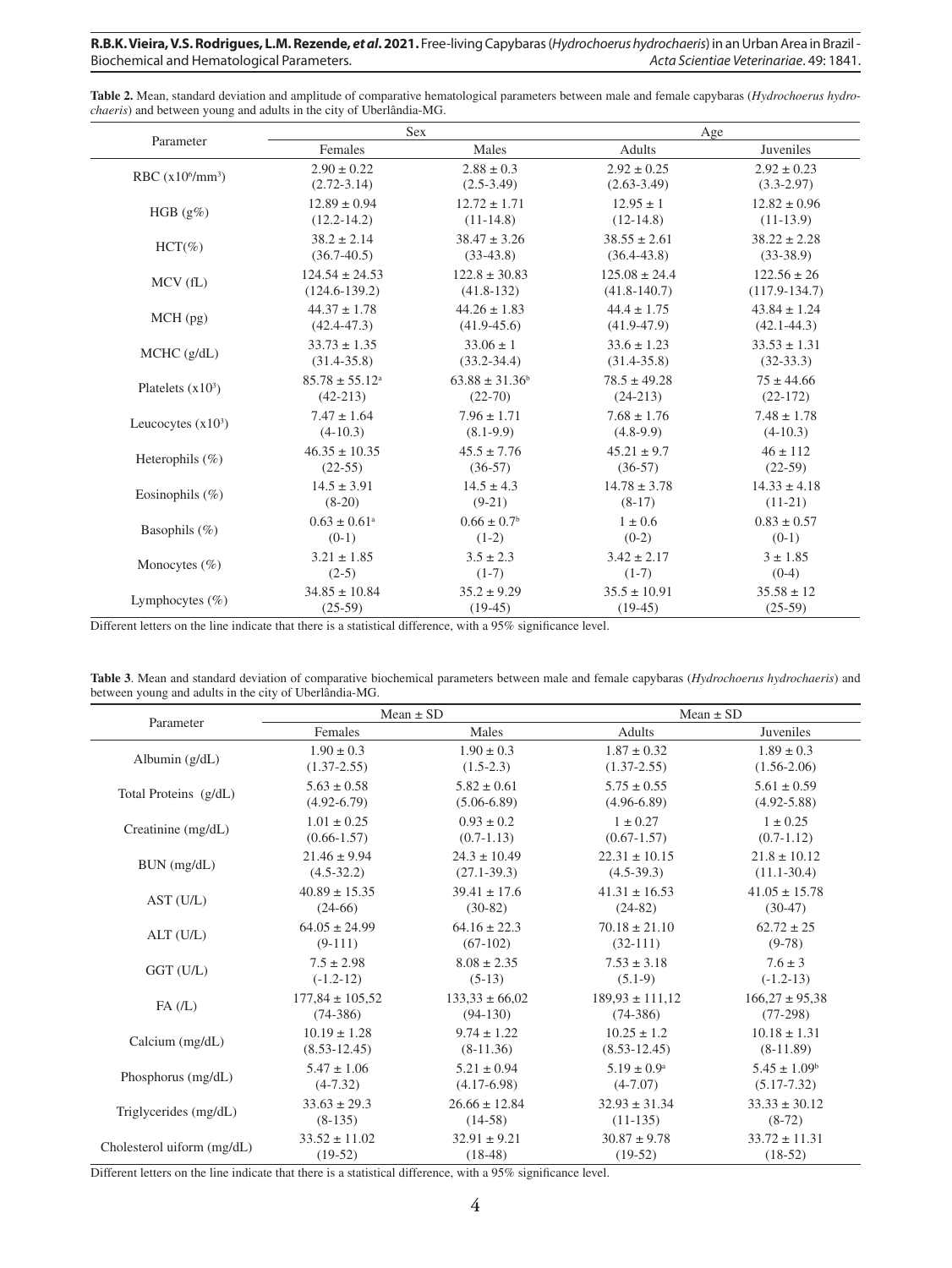**Table 4.** Average, standard deviation and amplitude of hematological parameters of capybaras (*Hydrochoerus hydrochaeris*) captured in different urban areas of Uberlândia-MG.

| Parameter/unit            | P <sub>1</sub>                | P <sub>2</sub>     | P <sub>3</sub>                 |
|---------------------------|-------------------------------|--------------------|--------------------------------|
| RBC $(x10^6/\text{mm}^3)$ | $3.03 \pm 0.08$               | $2.76 \pm 0.16$    | $2.9 \pm 0.32$                 |
|                           | $(2.93-3.14)$                 | $(2.5 - 2.97)$     | $(2.63 - 3.49)$                |
| HGB $(g\%)$               | $13.55 \pm 0.55$              | $12.23 \pm 0.62$   | $13 \pm 1.12$                  |
|                           | $(12.9-14.2)$                 | $(11-12.8)$        | $(12.1 - 14.8)$                |
| $HCT(\%)$                 | $38.82 \pm 0.84$              | $37.6 \pm 2.46$    | $39.7 \pm 3.1$                 |
|                           | $(37.7-40)$                   | $(33-40.5)$        | $(36.4 - 43.8)$                |
| $MCV$ (fL)                | $128.2 \pm 2.69$              | $119.2 \pm 34.70$  | $130.7 \pm 6.1$                |
|                           | $(124.6 - 132.1)$             | $(41.8 - 139.2)$   | $(125.5 - 140.7)$              |
| $MCH$ (pg)                | $44.72 \pm 1.78$              | $44.25 \pm 0.82$   | $44.3 \pm 2.38$                |
|                           | $(42.4 - 47.3)$               | $(43.1 - 45.6)$    | $(41.9 - 47.9)$                |
| $MCHC$ ( $g/dL$ )         | $34.87 \pm 0.78$ <sup>a</sup> | $32.56 \pm 0.74^b$ | $33.87 \pm 0.44$ <sup>ab</sup> |
|                           | $(34-35.8)$                   | $(31.4 - 33.3)$    | $(33.2 - 34.4)$                |
| Platelets $(x10^3)$       | $102.5 \pm 67.5$              | $75 \pm 35.2$      | $59.75 \pm 23$                 |
|                           | $(42-213)$                    | $(22-123)$         | $(24-87)$                      |
| WBC $(x10^3)$             | $6.8 \pm 11.72$               | $7.68 \pm 1.73$    | $8.57 \pm 1.01$                |
|                           | $(4-8.6)$                     | $(4.8-10.3)$       | $(7.2 - .9.9)$                 |

Different letters on the line indicate that there is a statistical difference, with a 95% significance level.

**Table 5.** Mean of percentage, standard deviation and amplitude referring to the differential count of capybaras (*Hydrochoerus hydrochaeris*) captured in different areas of the city of Uberlândia-MG.

| Parameter/unit $(\% )$ | P <sub>1</sub>                | P <sub>2</sub>          | P <sub>3</sub>   |
|------------------------|-------------------------------|-------------------------|------------------|
| Heterophils            | $42.25 \pm 12.57$             | $46 \pm 8.08$           | $47 \pm 6.16$    |
|                        | $(22-55)$                     | $(35-55)$               | $(41-57)$        |
| Eosinophils            | $14 \pm 2.54$                 | $16.16 \pm 4.29$        | $13.5 \pm 2.69$  |
|                        | $(10-17)$                     | $(8-21)$                | $(9-16)$         |
| Monocytes              | $3.25 \pm 1.08$ <sup>ab</sup> | $1.83 \pm 1.21^{\circ}$ | $6.0 \pm 1.22^b$ |
|                        | $(2-5)$                       | $(0-4)$                 | $(4-7)$          |
| <b>Basophils</b>       | $0.75 \pm 0.43$               | $0.5 \pm 0.5$           | $1 \pm 0.7$      |
|                        | $(0-1)$                       | $(0-1)$                 | $(0-2)$          |
| Lymphocytes            | $38.75 \pm 13.27$             | $35.33 \pm 8.61$        | $32.5 \pm 8.95$  |
|                        | $(25-59)$                     | $(25-47)$               | $(19-44)$        |

Different letters on the line indicate that there is a statistical difference, with a 95% significance level.

#### **DISCUSSION**

In this study blood parameters of free-living capybaras from a major urban area in Minas Gerais State, Brazil was provided. It also displayed minor differences that may exist among capybara groups from the same urban area.

All sampled animals, despite tick infestations were healthy, therefore these results may be used as reference for free-living capybaras from anthropized and urban areas. In fact, the categorization of capybaras into captive or free-living and further into free-living from pristine or anthropized either urban or rural areas is relevant in the evaluation of various physiological parameters of capybaras. These various environments exert a diverse array of stimulus upon the animals such as parasitic, infective, stress, nutritional, social and

undoubtedly blood parameters mirror them. Therefore, comparisons should be done with caution.

The hematological values of the red series obtained in the present study generally matched previous ones with capybaras with some differences [5]. The referred work exhibited higher values of circulating leukocytes (segmented, eosinophils and monocytes) in free-living animals in relation to those found in the animals of the present study. In that work, high number of circulating white cells were attributed to parasitological diseases found in those animals living in the Atlantic rainforest biome. Although parasitic diseases were not specifically addressed in our work, and despite *Amblyomma* spp. tick infestations of all 19 captured animals, they all displayed healthy appearance that may explain lower leukocytes counts.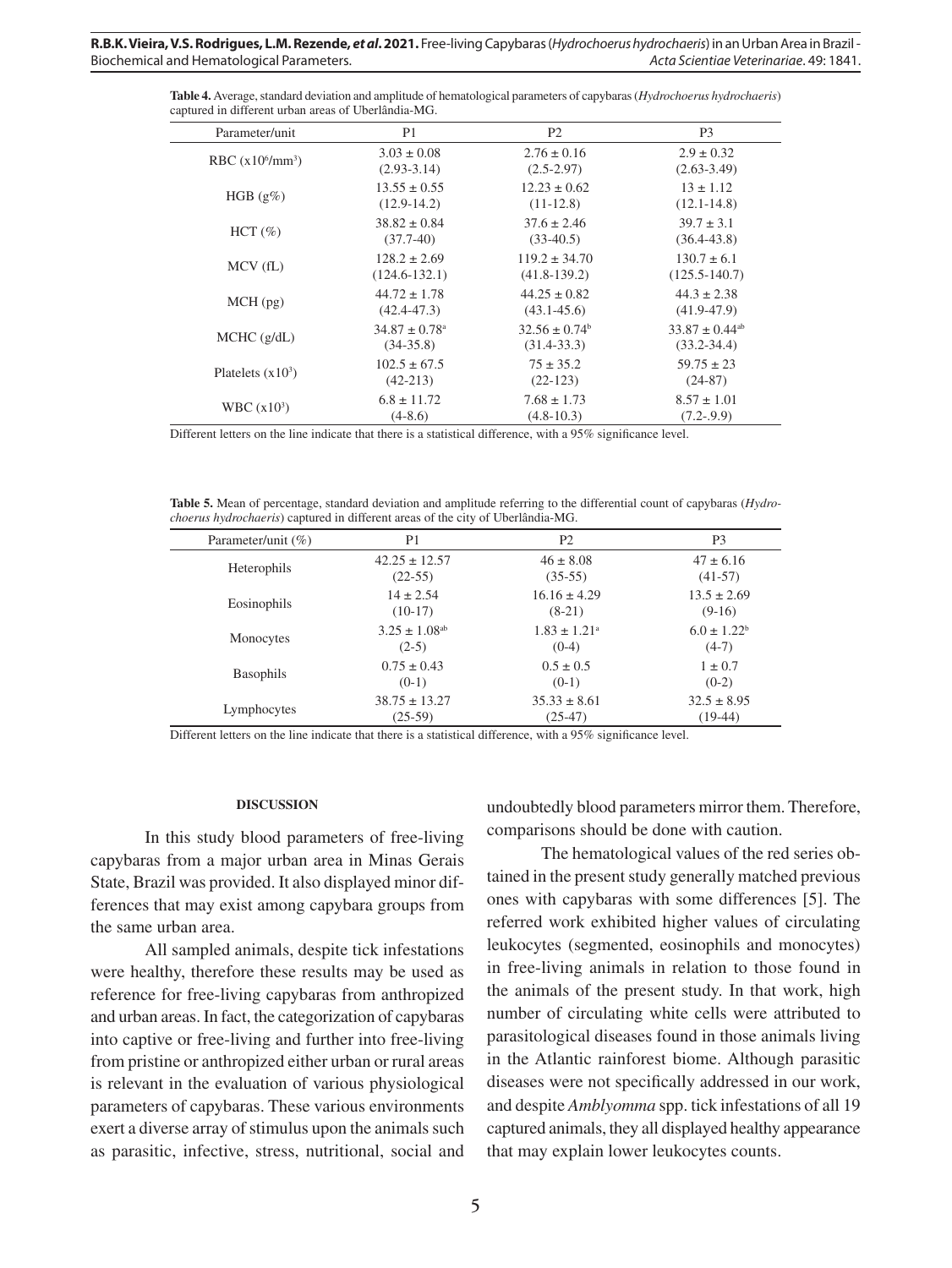| Table 6. Average, standard deviation and amplitude of the hematological parameters of capybaras (Hydrochoerus hydrochaeris) captured in |  |  |  |
|-----------------------------------------------------------------------------------------------------------------------------------------|--|--|--|
| different areas of the city of Uberlândia-MG.                                                                                           |  |  |  |

| Parameter/unit        | P <sub>1</sub>                 | P <sub>2</sub>                | P <sub>3</sub>                | P <sub>4</sub>                 |
|-----------------------|--------------------------------|-------------------------------|-------------------------------|--------------------------------|
| Albumin $(g/dL)$      | $1.88 \pm 0.07$ <sup>ab</sup>  | $1.56 \pm 0.12^a$             | $2.07 \pm 0.15^b$             | $2.17 \pm 0.2^b$               |
|                       | $(1.79-1.99)$                  | $(1.37-1.73)$                 | $(1.91-2.3)$                  | $(2.01 - 2.55)$                |
| Total Proteins (g/dL) | $5.41 \pm 0.33$                | $5.54 \pm 0.3$                | $6.39 \pm 0.53$               | $5.30 \pm 0.4$                 |
|                       | $(5.03 - 5.95)$                | $(4.96 - 5.88)$               | $(5.53 - 6.89)$               | $(4.92 - 6.06)$                |
| BUN (mg/dL)           | $15.85 \pm 4.92$ <sup>ab</sup> | $23.5 \pm 5.84$ <sup>ab</sup> | $34.3 \pm 3.45^{\circ}$       | $13.26 \pm 7.5^{\circ}$        |
|                       | $(9.6 - 23.4)$                 | $(14.4 - 30.4)$               | $(30.2 - 39.3)$               | $(4.5-27.3)$                   |
| Creatinine $(mg/dL)$  | $1.31 \pm 0.2^{\text{a}}$      | $0.74 \pm 0.07^{\rm b}$       | $0.98 \pm 0.09$ <sup>ab</sup> | $1.13 \pm 0.06^b$              |
|                       | $(1.03 - 1.57)$                | $(0.66 - 0.88)$               | $(0.88 - 1.13)$               | $(1.07-1.25)$                  |
| Triglycerides (mg/dL) | $48.25 \pm 51.5$               | $33.3 \pm 19.6$               | $23.5 \pm 6.1$                | $30.4 \pm 14.4$                |
|                       | $(8-135)$                      | $(19-72)$                     | $(14-31)$                     | $(17-58)$                      |
| Cholesterol (mg/dL)   | $30 \pm 13.47$                 | $29.16 \pm 9.04$              | $34.5 \pm 6.02$               | $40.8 \pm 8.8$                 |
|                       | $(19-52)$                      | $(18-46)$                     | $(28-44)$                     | $(30-52)$                      |
| GGT (U/L)             | $4.65 \pm 3.68$                | $9.66 \pm 2.21$               | $7.25 \pm 1.29$               | $7.4 \pm 1.3$                  |
|                       | $(-1.2-5.7)$                   | $(7-13)$                      | $(6-9)$                       | $(5-9)$                        |
| ALT (U/L)             | $81.5 \pm 19.9^{\circ}$        | $76.66 \pm 15.6^{\circ}$      | $67.5 \pm 6.02$ <sup>ab</sup> | $32.2 \pm 12.35^b$             |
|                       | $(60-111)$                     | $(50-102)$                    | $(58-74)$                     | $(9-44)$                       |
| AST (U/L)             | $47.25 \pm 10.98$              | $43.16 \pm 19.8$              | $37.5 \pm 14.58$              | $35.8 \pm 6.1$                 |
|                       | $(38-66)$                      | $(28-82)$                     | $(24-62)$                     | $(31-47)$                      |
| FA(U/L)               | $81.5 \pm 31.79$ <sup>a</sup>  | $101.83 \pm 25.11^b$          | $125 \pm 10.51$ <sup>ab</sup> | $174.8 \pm 77.1$ <sup>ab</sup> |
|                       | $(298-386)$                    | $(74-148)$                    | $(111-139)$                   | $(103-290)$                    |
| Phosphorus (mg/dL)    | $5.53 \pm 1.11$                | $5.35 \pm 0.76$               | $4.43 \pm 0.27$               | $6.4 \pm 0.7$                  |
|                       | $(4-7.07)$                     | $(4.26 - 6.78)$               | $(4.17-4.85)$                 | $(5.17 - 7.32)$                |
| Calcium $(mg/dL)$     | $11.24 \pm 0.88$               | $9.49 \pm 0.79$               | $10.98 \pm 0.69$              | $9.56 \pm 1.33$                |
|                       | $(10.35 - 12.45)$              | $(8.53 - 10.48)$              | $(10.02 - 11.86)$             | $(8-11.89)$                    |

Different letters on the line indicate that there is a statistical difference, with a 95% significance level.

In another study the authors observed lower percentage of eosinophils (average of 1) [4]. Nevertheless, in that case capybaras were bred for commercial purposes, confined for slaughter. In fact, Heijden *et al*. [8] compared white-blood cells profile of captive capybara groups and observed that those tick infested had significantly higher levels of circulating eosinophils in relation to those tick-free. Therefore, tick infestations are likely to induce eosinophilia in capybaras and may explain higher circulating proportion of these leukocytes in our study.

Much lower count of platelets and blood clotting of samples with anticoagulant in this work could be associated with some physiological features inherent to capybaras. Many attempts were required to obtain enough blood from each individual due to the rapid hemostasis. To obtain a good amount of blood free of clots, cannulating the vein with a large-gauge needle and let the blood drip into EDTA tubes was a better choice than the punction with a syringe or vacuum tubes systems. Another author reported problems with loss of blood material due to rapid clotting after blood collection by cardiac puncture into tubes with citrate in a slaughterhouse, after desensitization [12]. These issues may have contributed to the coagulation of samples from some animals and should be addressed in future studies with capybara blood.

A few significant differences were observed among capybara groups in the present work. Animals from P2 area  $(1.83 \text{ mm}^3)$  had significantly lower percentage of monocytes in relation to those from P3  $(6.0 \text{ mm}^3)$  [ $P = 0.0137$ ]. However global leucocyte counts did not differ between these 2 groups nor did the percentage of other leukocytes, therefore this difference may not have relevance for health status. Also, Kurloff cells were detected in 2 females in P1. This is not an unexpected observation since Kurllof cells can be found in peripheral blood of female rodents during follicular phase of estrous cycle [7].

Significantly low levels of blood albumin were observed between capybaras from P2 (mean 1.56 g/dL) compared to capybaras captured in P3 (mean 2.07 g/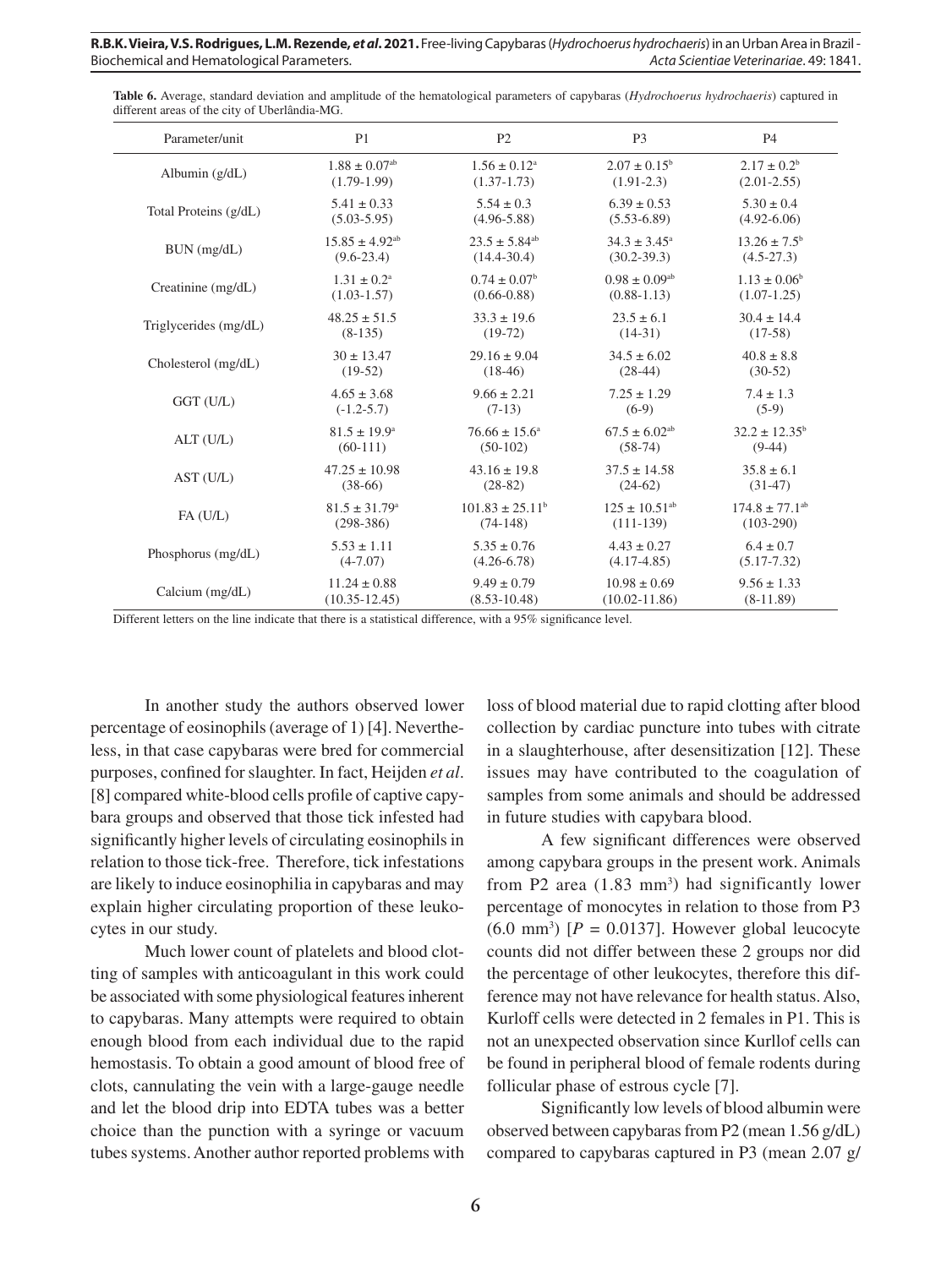**R.B.K. Vieira, V.S. Rodrigues, L.M. Rezende,** *et al***. 2021.** Free-living Capybaras (*Hydrochoerus hydrochaeris*) in an Urban Area in Brazil - Biochemical and Hematological Parameters. *Acta Scientiae Veterinariae*. 49: 1841.

dL) and P4 (mean 2.17  $g/dL$ )  $[P = 0.002]$ . The values obtained in P3 and P4 were similar to those obtained from capybaras that live in the Pantanal (average of 2.5 g/dL), a natural environment for these rodents [2]. Other authors found similar albumin values (2.86 to 3.07 g/dL) in capybaras from a private park in Rio Grande do Sul [3]. Therefore, we speculate that the low albumin blood levels from capybaras captured in P2 can be attributed to a protein deficiency in the diet and related to the available food for those animals (mainly *Lactuca* sp.).

Free-living capybaras in pristine areas from Mato Grosso and Mato Grosso do Sul had an average blood alkaline phosphatase value of 171.5 U/L [2], close to that of capybaras captured in P4 (average 174.8 U/L) and higher than the values found for animals from P3 (average 125 U/L), P2 (average 101.83 U/L) and P1 (average 81.5 U/L), with a significant difference between the values obtained between P2 and P1 (*P*value  $= 0.0091$ ). Once there were no other alterations in the red blood cells or hematocrit count, neither of phosphorus or calcium levels, the relationship of alkaline phosphatase with some systemic disease such as anemia or bone distress in the capybaras from our work seems unlikely. Since the offer of food diverged in each place, especially between capybaras from condominium (P1) and the privet market garden (P2), among others, the effect of the lack of nutrients in the diet upon alkaline phosphatase blood levels should be explored in forthcoming studies.

 The ALT enzyme also showed statistical differences between P1 (81.5 U/L) and P2 (76.6 U/L) with P4 (32.2 U/L)  $[P = 0.0101]$ . Because there was no GGT alterations, the ALT variation could be addressed to capture stress and not some previously hepatic condition.

Animals from P3 (34.3 mg/dL) and P4 (13.26 mg/dL) presented statistical difference for BUN ( $P =$ 0.0086). Disparities in this renal enzyme can appear in animals with dehydration but this clinical parameter was not specifically addressed during sampling. Creatinine also showed statistical differences, between capybaras from P1 (1.31 mg/dL) and P2 (0.74 mg/dL) [*P* = 0.0028]. Increased blood creatinine levels indicate kidney diseases. Nevertheless, such values were lower than the founds by others [18] in free-living capybaras from Pernambuco State (1.51 mg/dL). Overall, such differences rather indicate blood urea and creatinine fluctuations that are within physiological range of the species.

#### **CONCLUSION**

No major blood parameter differences between sex and age and among animal groups were detected in capybaras free-living within urban areas of a major city. At the same time some parameters differed in relation to those of literature describing either captive animals or free-living under different environment. This work contributes to the standardization of free-living capybaras' physiological parameters in urban areas.

#### MANUFACTURERS

 Bushnell. Miami, FL, USA. Syntec do Brasil. Barueri, SP, Brazil. Awareness Technology Inc. Palm City, FL, USA. Sysmex Corporation. Kobe, Japan. Mamirauá Institute. Tefé, AM, Brazil.

*Funding***.** CAPES, FAPEMIG and FAPERJ.

*Ethical approval***.** This study was approved by the Ethics Committee on the Use of Animals (CEUA Universidade Federal Fluminense) protocol number - 1010. Authorization for capybara capture and handling was given by the Brazilian Biodiversity Information and Authorization System (SISBio) permission number 60590. Access to parks and public places for animal capture was authorized by the City Hall of Uberlândia.

*Declaration of interest***.** The authors report no conflicts of interest. The authors alone are responsible for the content and writing of paper.

#### **REFERENCES**

**1 Alho C.J.R. & Rondon N.L. 1987.** Habitats, population densities, and social structure of capybaras (*Hydrochaeris hydrochaeris*, rodentia) in the Pantanal, Brazil. *Revista Brasileira de Zoologia*. 4(2): 139-149.

**2 Benatti H.R. 2020.** Comparison of morphometric patterns and blood biochemistry in capybaras (*Hydrochoerus hydrochaeris*) of human-modified landscapes and natural landscapes. 90f. São Paulo, SP. Tese (Doutorado em Ciências)

- Programa de Pós-Graduação em Epidemiologia Experimental Aplicada à Zoonoses e Saúde Animal, Universidade São Paulo.